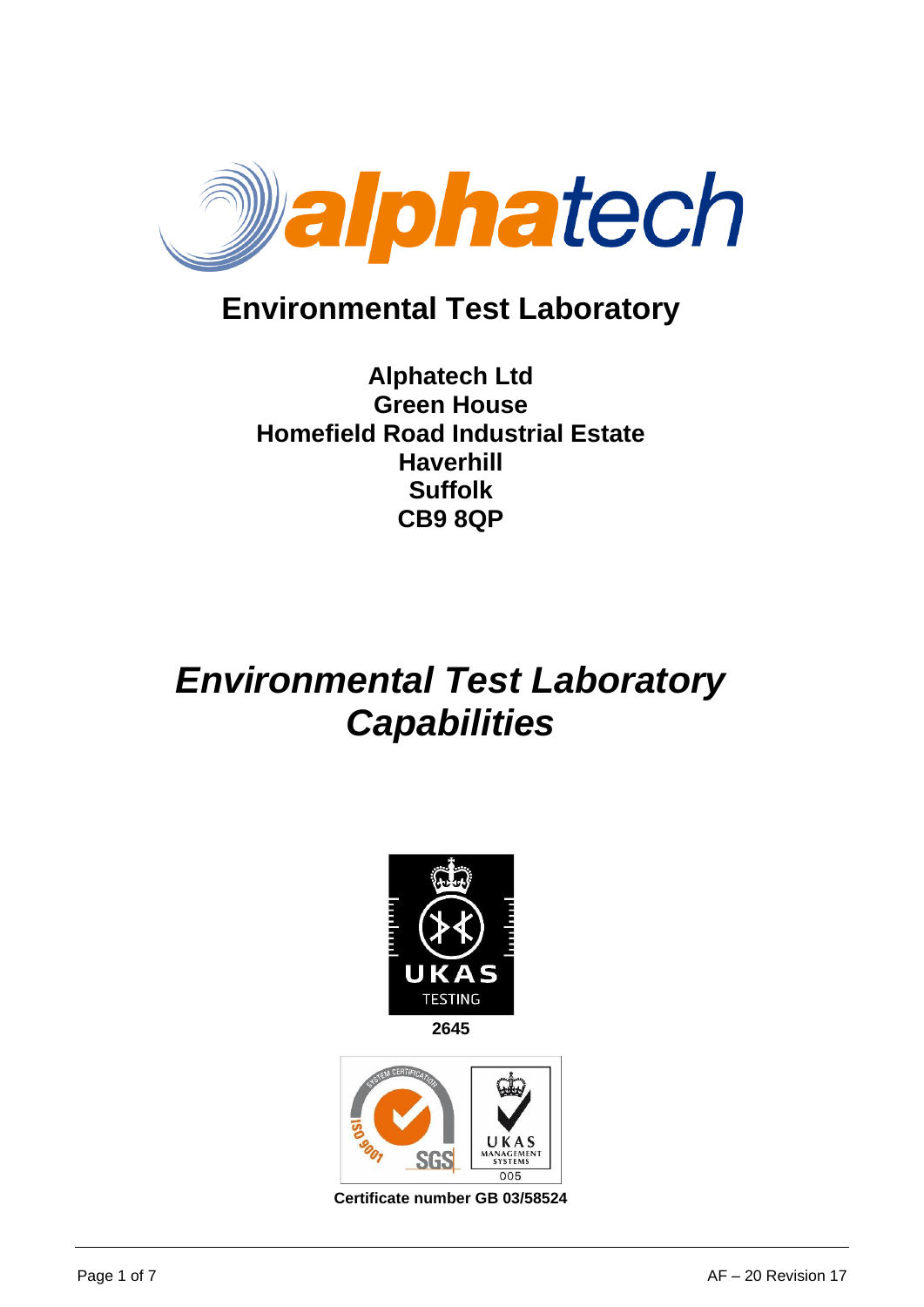



#### *Environmental Test Laboratory - Capabilities*

#### **Introduction:**

This document describes the capabilities of Alphatech's Environmental Test Laboratory.

Alphatech was established in 1997 and has an excellent reputation for the sales, service and repair of both new and used environmental test equipment.

During April of 2002, Alphatech moved into purpose built premises that included an area assigned for an Environmental Test Laboratory.

This was a long-term growth plan for Alphatech, one of the objectives being to provide a 'Best in Class' Environmental Test Laboratory to meet and support our Customer's ongoing test requirements.

In February of 2003, Alphatech was assessed and certified as meeting the requirements of ISO 9001:2000. In July of 2004, Alphatech was granted UKAS Test Laboratory Accreditation to ISO/IEC 17025.

A further extension to our Scope of Accreditation was granted by UKAS in April of 2006 to add Salt Spray, additional Mechanical Shock Test facilities and a 'Walk In' Climatic Chamber to our capabilities.

In October of 2007, as the result of our planned capability improvements and continuous improvement philosophy, Alphatech moved into larger premises and we have further extended our Scope of Accreditation to meet the increasing requirements of our customers.

Copies of our ISO 9001:2015 and ISO/IEC 17025: 2017 accreditation certificates are attached for your information.

Included in this document are details of the capabilities of our Environmental Test Laboratory.

Full details of our UKAS Schedule of Accreditation can be found at the UKAS website:

[https://www.ukas.com/wp-content/uploads/schedule\\_uploads/00002/2645Testing%20Single.pdf](https://www.ukas.com/wp-content/uploads/schedule_uploads/00002/2645Testing%20Single.pdf)

#### **Contact Information:**

For further information, please contact:

Paul Lee Test Lab Manager Tel: 01440 714709 Email: [paul.lee@alphatech.co.uk](mailto:paul.lee@alphatech.co.uk)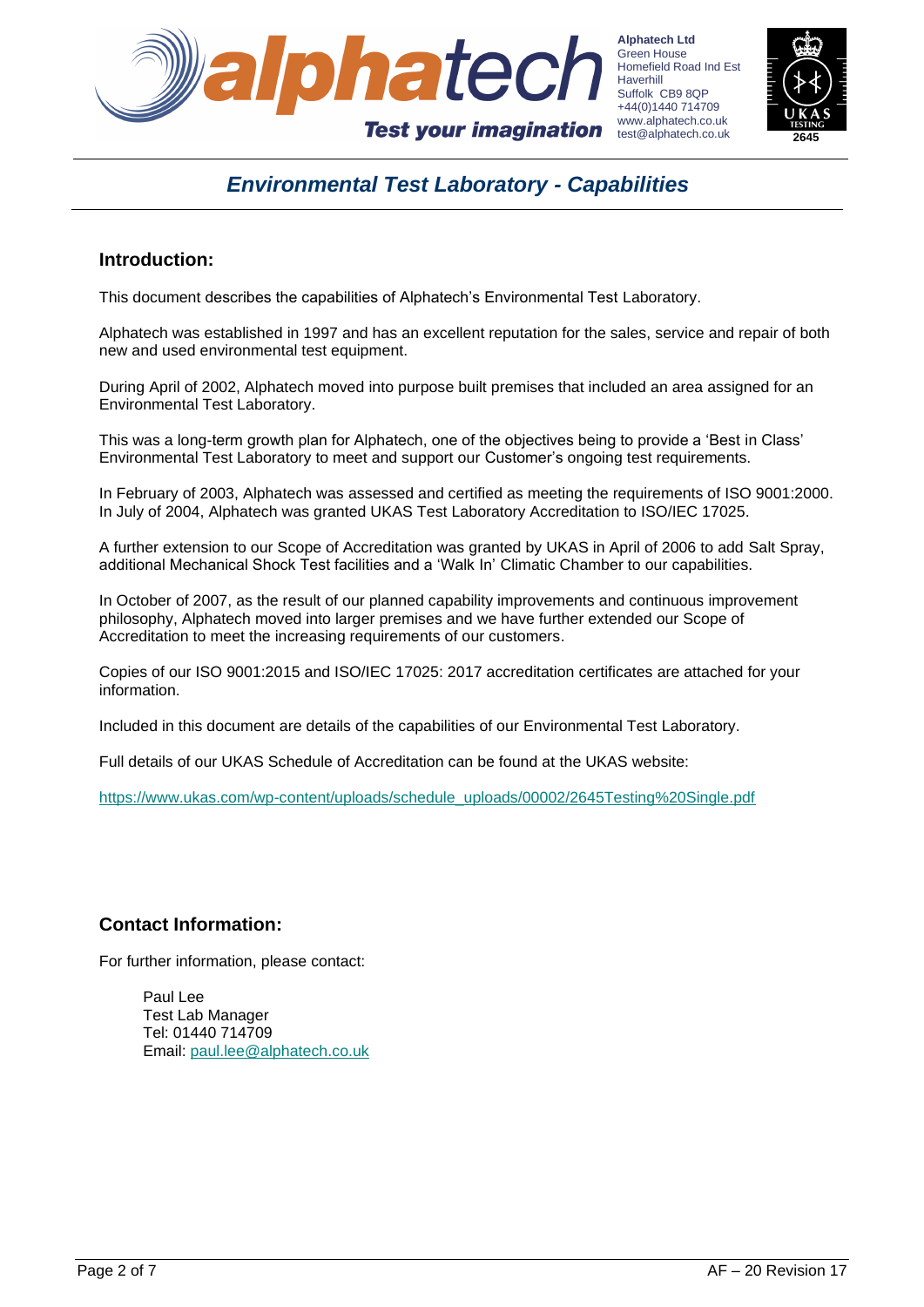



| <b>UKAS Accredited Climatic Tests</b>    |                                                                       |                              |  |
|------------------------------------------|-----------------------------------------------------------------------|------------------------------|--|
| <b>Test Description:</b>                 | <b>Maximum Severity:</b>                                              | Equipment:                   |  |
| Low Temperature                          | $-70^{\circ}$ C                                                       | <b>Temperature Chamber</b>   |  |
|                                          | $-60^{\circ}$ C                                                       | <b>Walk In Climatic Room</b> |  |
| <b>High Temperature</b>                  | $+180^{\circ}$ C                                                      | <b>Temperature Chamber</b>   |  |
|                                          | $+80^{\circ}$ C                                                       | Walk In Climatic Room        |  |
| Change of Temperature<br>(Gradual)       | $-70^{\circ}$ C to $+180^{\circ}$ C<br>Ramp Rate = $20^{\circ}$ C/min | <b>Temperature Chamber</b>   |  |
| Change of Temperature<br>(Thermal Shock) | Transition Time < 10 seconds<br>$-70^{\circ}$ C to $+200^{\circ}$ C   | <b>Thermal Shock Chamber</b> |  |
| Damp Heat<br>(Steady State & Cyclic)     | +20 $^{\circ}$ C to +85 $^{\circ}$ C<br>15%RH to 95%RH                | <b>Climatic Chamber</b>      |  |
|                                          | $+20^{\circ}$ C to $+60^{\circ}$ C<br>15%RH to 95%RH                  | <b>Walk In Climatic Room</b> |  |
| Altitude                                 | 70,000 feet                                                           | Altitude Chamber             |  |
| Salt Spray                               | <b>Neutral Salt Spray</b>                                             | Salt Spray Chamber           |  |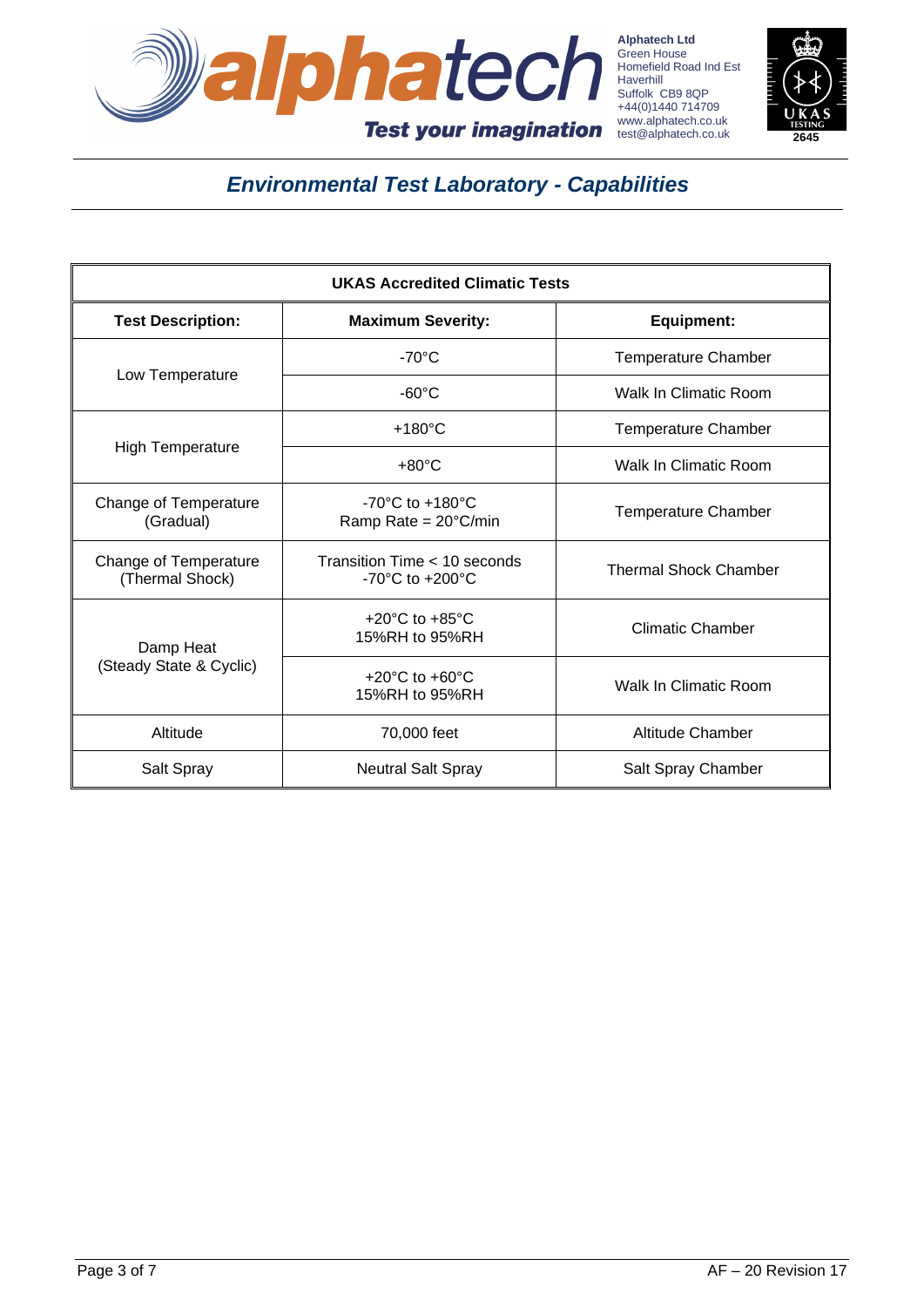



| <b>UKAS Accredited Dynamic Tests</b>                                    |                                                                                                                                                                                  |                                                                            |  |  |
|-------------------------------------------------------------------------|----------------------------------------------------------------------------------------------------------------------------------------------------------------------------------|----------------------------------------------------------------------------|--|--|
| <b>Test Description:</b>                                                | <b>Maximum Severity:</b>                                                                                                                                                         | <b>Equipment:</b>                                                          |  |  |
| Vibration (Sinusoidal)                                                  | Peak Thrust = $40kN$<br>Frequency Range = $5Hz$ to 2000Hz<br>Displacement = $\pm 38$ mm                                                                                          | Vertical Axis Shaker + Slip Table<br><b>Standard Laboratory Conditions</b> |  |  |
|                                                                         | Peak Thrust = $8.9kN$<br>Frequency Range = $5Hz$ to 2000Hz<br>Displacement = $±25.5$ mm<br>Temperature = $-40^{\circ}$ C to $+100^{\circ}$ C<br>Ramp Rate = 10°C/min             | Vertical Axis Shaker with<br><b>Combined Temperature Chamber</b>           |  |  |
|                                                                         | RMS Thrust = $40kN$<br>Frequency Range = 5Hz to 2000Hz<br>Displacement = $\pm 38$ mm                                                                                             | Vertical Axis Shaker + Slip Table<br><b>Standard Laboratory Conditions</b> |  |  |
| Vibration (Random)                                                      | RMS Thrust = $8.9kN$<br>Frequency Range = 5Hz to 2000Hz<br>Displacement = $\pm 25.5$ mm<br>Temperature = -40 $^{\circ}$ C to +100 $^{\circ}$ C<br>Ramp Rate = $10^{\circ}$ C/min | Vertical Axis Shaker with<br><b>Combined Temperature Chamber</b>           |  |  |
| <b>Mechanical Shock</b><br>& Bump                                       | Half Sine, Sawtooth, Trapezoidal<br>Acceleration = $100$ gn pk *<br>Pulse Width = $100ms**$                                                                                      | Vertical Axis Shaker + Slip Table<br><b>Standard Laboratory Conditions</b> |  |  |
| * Dependant on<br><b>Pulse Width</b><br>** Dependant on<br>Acceleration | Half Sine, Sawtooth, Trapezoidal<br>Acceleration = $50$ gn pk *<br>Pulse Width = $100ms$ **<br>Temperature = $-40^{\circ}$ C to $+100^{\circ}$ C                                 | Vertical Axis Shaker with<br><b>Combined Temperature Chamber</b>           |  |  |
| <b>Free Fall</b>                                                        | $Mass = 45Kg$<br>$Height = 1m$                                                                                                                                                   | <b>Drop Tester</b>                                                         |  |  |
| Drop & Topple                                                           | $Mass = 45Kg$                                                                                                                                                                    | n/a                                                                        |  |  |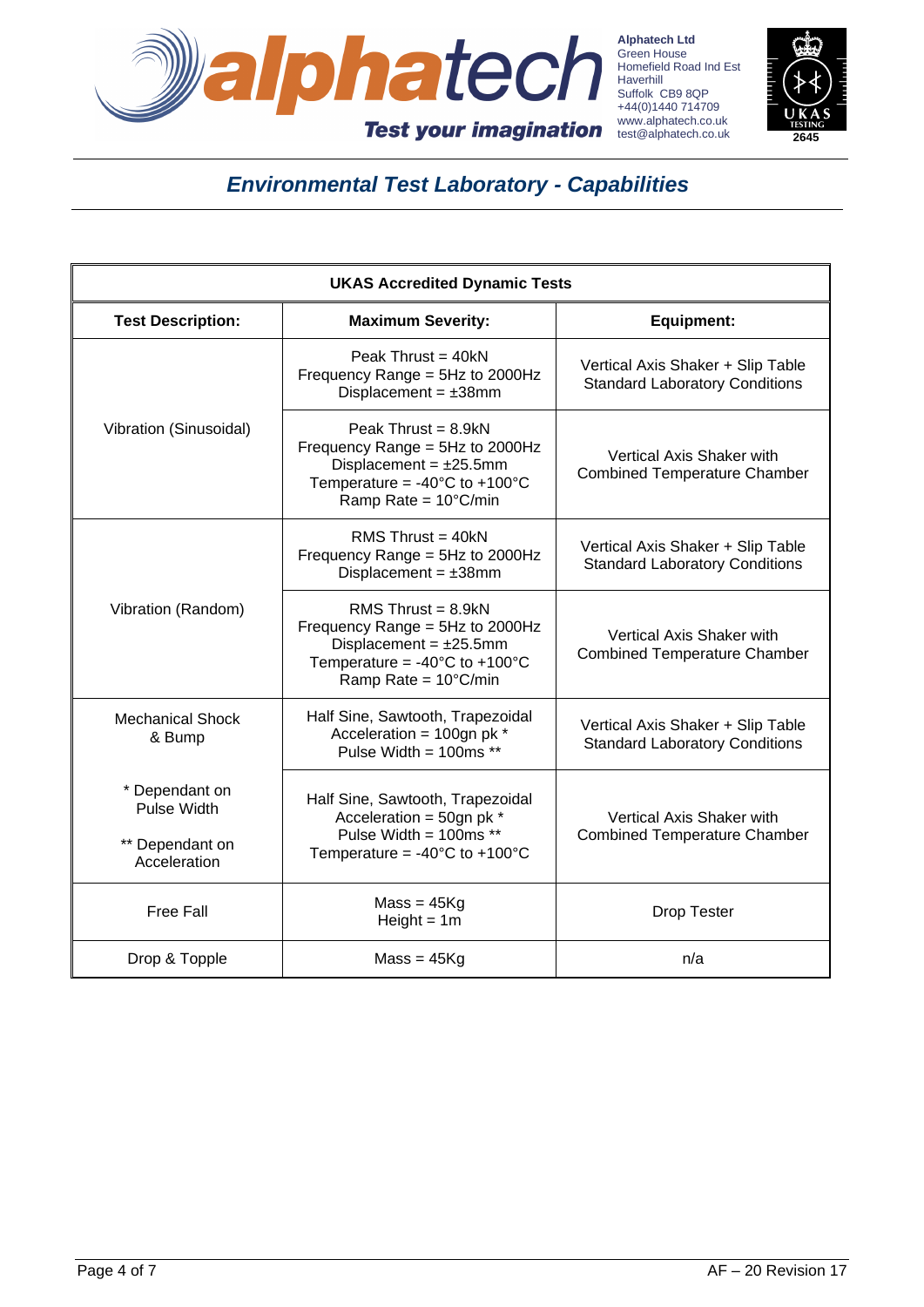



| <b>UKAS Accredited Ingress Protection Tests</b> |                                 |  |  |  |
|-------------------------------------------------|---------------------------------|--|--|--|
| <b>Test Description:</b>                        | <b>Equipment:</b>               |  |  |  |
| IP <sub>1</sub> X                               | <b>Test Probe</b>               |  |  |  |
| IP <sub>2</sub> X                               | <b>Test Probe</b>               |  |  |  |
| IP3X                                            | <b>Test Probe</b>               |  |  |  |
| IP4X                                            | <b>Test Probe</b>               |  |  |  |
| IP <sub>5</sub> X                               | Dust Chamber with Vacuum System |  |  |  |
| IP <sub>6</sub> X                               | Dust Chamber with Vacuum System |  |  |  |
| IPX1                                            | Dripping Water Chamber          |  |  |  |
| IPX <sub>2</sub>                                | Dripping Water Chamber          |  |  |  |
| IPX3                                            | Spray Rose                      |  |  |  |
| IPX4                                            | Spray Rose                      |  |  |  |
| IPX <sub>5</sub>                                | Spray Nozzle                    |  |  |  |
| IPX6                                            | Spray Nozzle                    |  |  |  |
| IPX7                                            | <b>Immersion Tank</b>           |  |  |  |
| IPX8                                            | <b>Submersion Tank</b>          |  |  |  |
| IPX9K                                           | <b>Spray Chamber</b>            |  |  |  |

| <b>UKAS Accredited HALT &amp; HASS</b> |                                                                                                                         |                                                |  |  |
|----------------------------------------|-------------------------------------------------------------------------------------------------------------------------|------------------------------------------------|--|--|
| <b>Test Description:</b>               | <b>Maximum Severity:</b>                                                                                                | Equipment:                                     |  |  |
| <b>HALT &amp; HASS</b>                 | Frequency Range = 10Hz to 5000Hz<br>Temperature = $-90^{\circ}$ C to $+200^{\circ}$ C<br>Ramp Rate = $60^{\circ}$ C/min | <b>QualMark HALT Chamber</b><br>6DOF Vibration |  |  |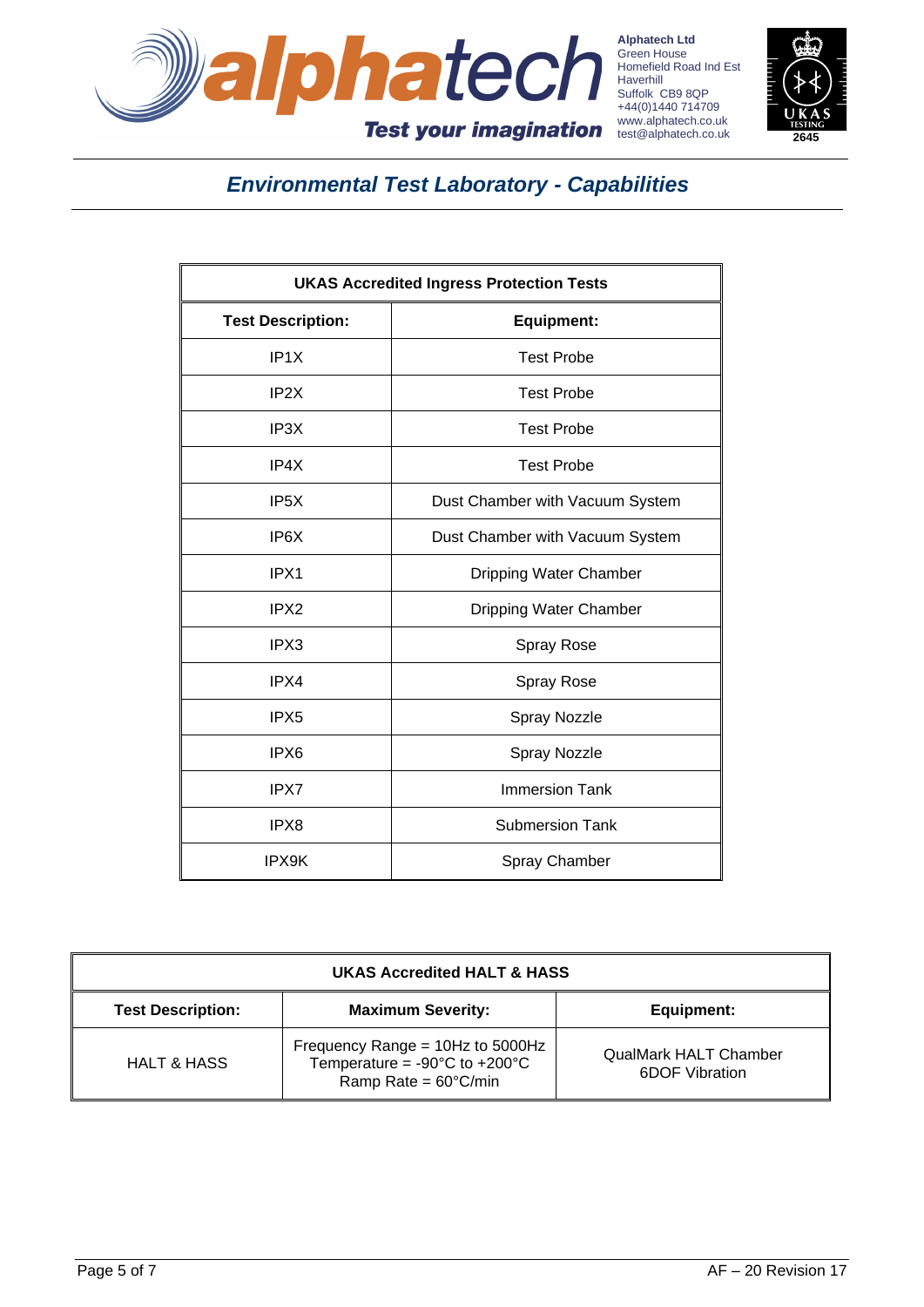